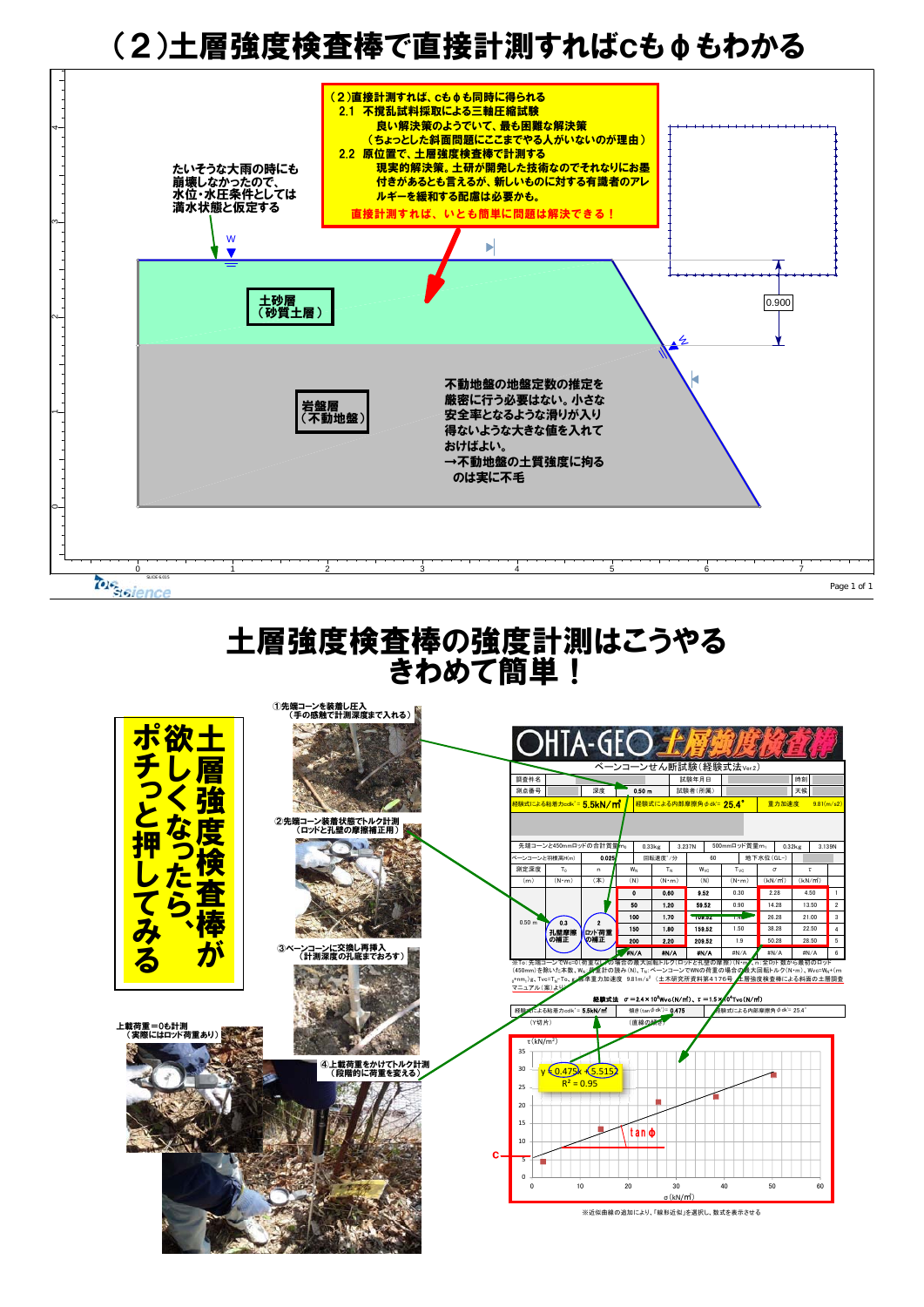

## 地盤定数のばらつきを考慮すれば、もう少し高級感があることができる





安全率-内部摩擦角相関図 しゅうしゃ 安全率-<del>粘着力</del>相関図 しゅうしょう



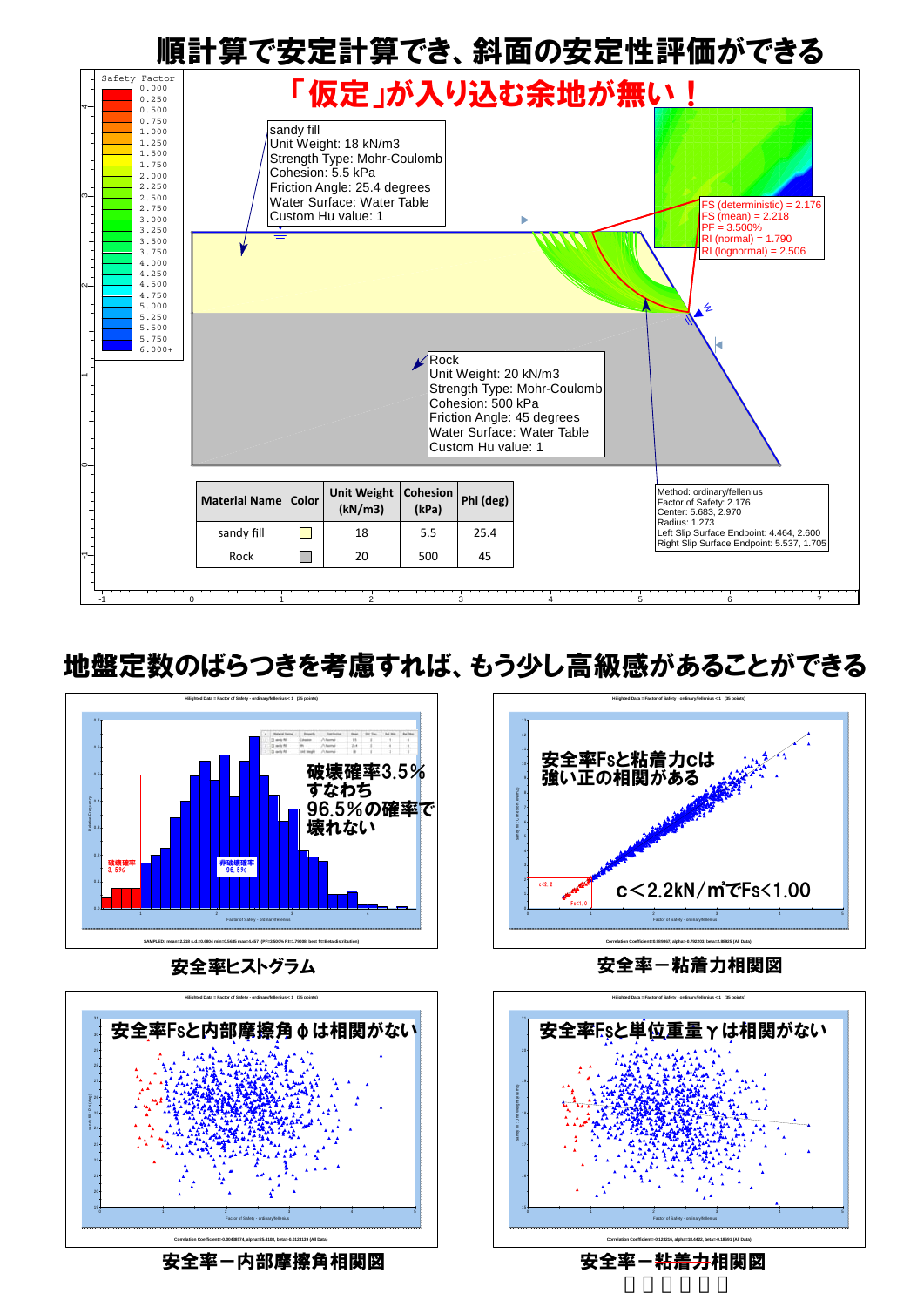# (1)従来のSS試験、簡易貫入試験、標準貫入試験







φは上載荷重の作用によって強度発揮をするパラメータ なので、c=0条件下だと、最も薄い厚さの滑りの安定性 が最も低くなるのは自明。

#### 茶番計算としか言えない! しかし、基準書のとおりにうやるとこうなる!!!

表層をかすめる滑りが報告書に載っていたら、初心者の 仕事と評価し、再検討する必要がある。

#### 少し熟練してくると、c=1kN/㎡をテクニックとして使う ようになる。

ISBN4-87759-0210-1JICE 資料第104006 号<br>中小河川における堤防点検・対策の手引き(案)平成16年11月 <mark>技術的テクニッ</mark> 財団法人 国土技術研究センタ  $= 1kN/m$ 安定計算の技術上の問題からいえば、提体土が砂質土や磁質土の場合にオ=0とす ると、のり面の表層をかすめるような円弧が最小安全率を示すことがあり、堤防全体 の安全性を照査するという意味からは望ましいものではない。したがって、実務にお いては三軸圧縮試験等の結果が  $c = 0$ であっても  $c = 0.1$  tf/m<sup>2</sup>程度を見込んでおくこ

とが必要である。

少し実際的な基準書。 それでも原則c=0だから結果は同じ問題が残る。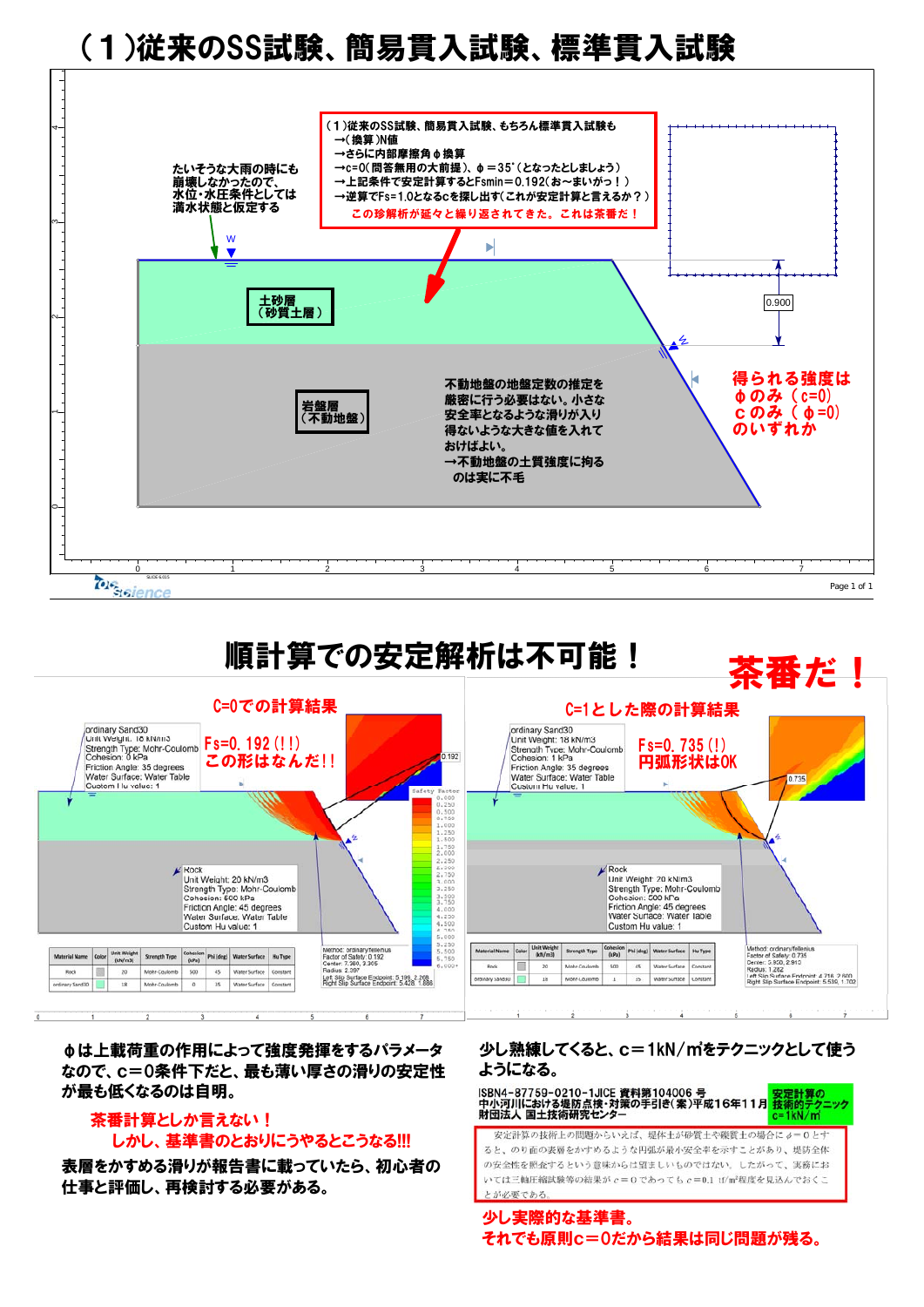## 順計算での安定解析は不可能!・・・なので逆解析